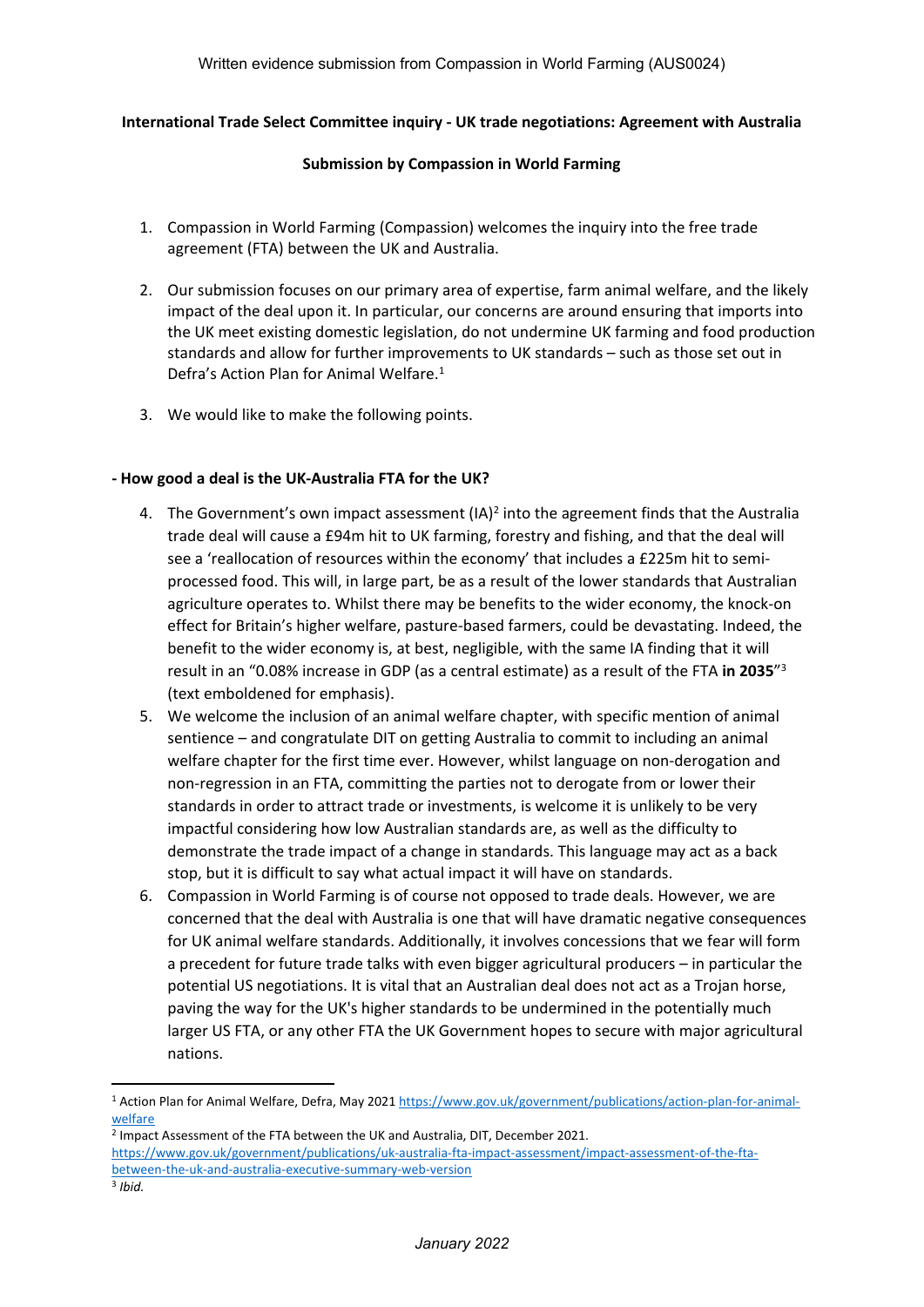- 7. Neither the Government's IA, nor the brief of the TAC, allow for the consideration of the cumulative impact of trade deals the UK is planning to negotiate. Allowing zero tariff, zero quota market access to Australian agriculture will most likely lead the UK's future trading partners – such as Brazil, and the US – to demand similar market access when they negotiate a deal. The Government argues they will negotiate each deal on its own terms, but this seems to avoid the reality of the UK-Australia FTA setting expectations on which future trade partners will rely.
- 8. To ensure that this deal does not become a precedent, we also urge the Government to develop *a set of core standards that would need to be met* in order for imports of certain products to be permitted (more on this below).

### **- To what extent has the Government achieved its stated [negotiating](https://www.gov.uk/government/publications/uks-approach-to-negotiating-a-free-trade-agreement-with-australia) [objectives?](https://www.gov.uk/government/publications/uks-approach-to-negotiating-a-free-trade-agreement-with-australia)**

- 9. The UK's negotiating objectives make repeated commitments to "not compromising on our high environmental protection, animal welfare and food safety standards." However, it is hard to see how the UK can claim to have met that objective.
- 10. The FTA ultimately allows tariff- and quota-free access to beef, sheepmeat and dairy products. Whilst DIT claim that the phasing in of this liberalisation, over up to 15 years, offers some protection for the UK's farmers, the quotas being set by the Government for imports from Australia are far higher than the current level of imports and will therefore *immediately* allow large quantities of Australian beef and other animal products into the UK, tariff-free.
- 11. For beef imports, there will be first-year tariff-free allowance of a 6,000% increase on the amount of beef the UK currently imports from Australia. For sheepmeat, in the first year of the deal, there will be a 67% increase in the tariff-free quota.
- 12. Equally as worrying, and despite the Government's reassurances, the deal will not require imports from Australia to meet UK animal welfare standards. This is despite the fact that:
	- a. There are currently no federal Australian laws on farm animal welfare
	- b. Many Australian cows are fattened in cruel, barren feedlots.
	- c. Many Australian sheep are subject to 'mulesing' a painful procedure that involves cutting skin from the rear of the animal.
	- d. Confining hens in barren cages is still common in Australia, whilst these cages are banned in the UK.
	- e. Sow stalls are permitted for first 5 days of pregnancy (these cages are also banned in the UK).
	- f. Painful practices such as de-horning, castration and branding are all permitted without pain relief
	- g. The misuse of antibiotics in Australian farms means use per animal is up to 16 times higher than in the UK.<sup>4</sup>

<sup>4</sup> "DIFFERENCES IN AUSTRALIAN AND BRITISH FARM ANTIBIOTIC STANDARDS", Alliance to Save our antibiotics, May 2021. [https://saveourantibiotics.org/media/1932/differences-in-australian-and-british-farm-antibiotic-standards-may-](https://saveourantibiotics.org/media/1932/differences-in-australian-and-british-farm-antibiotic-standards-may-2021updated.pdf)[2021updated.pdf](https://saveourantibiotics.org/media/1932/differences-in-australian-and-british-farm-antibiotic-standards-may-2021updated.pdf)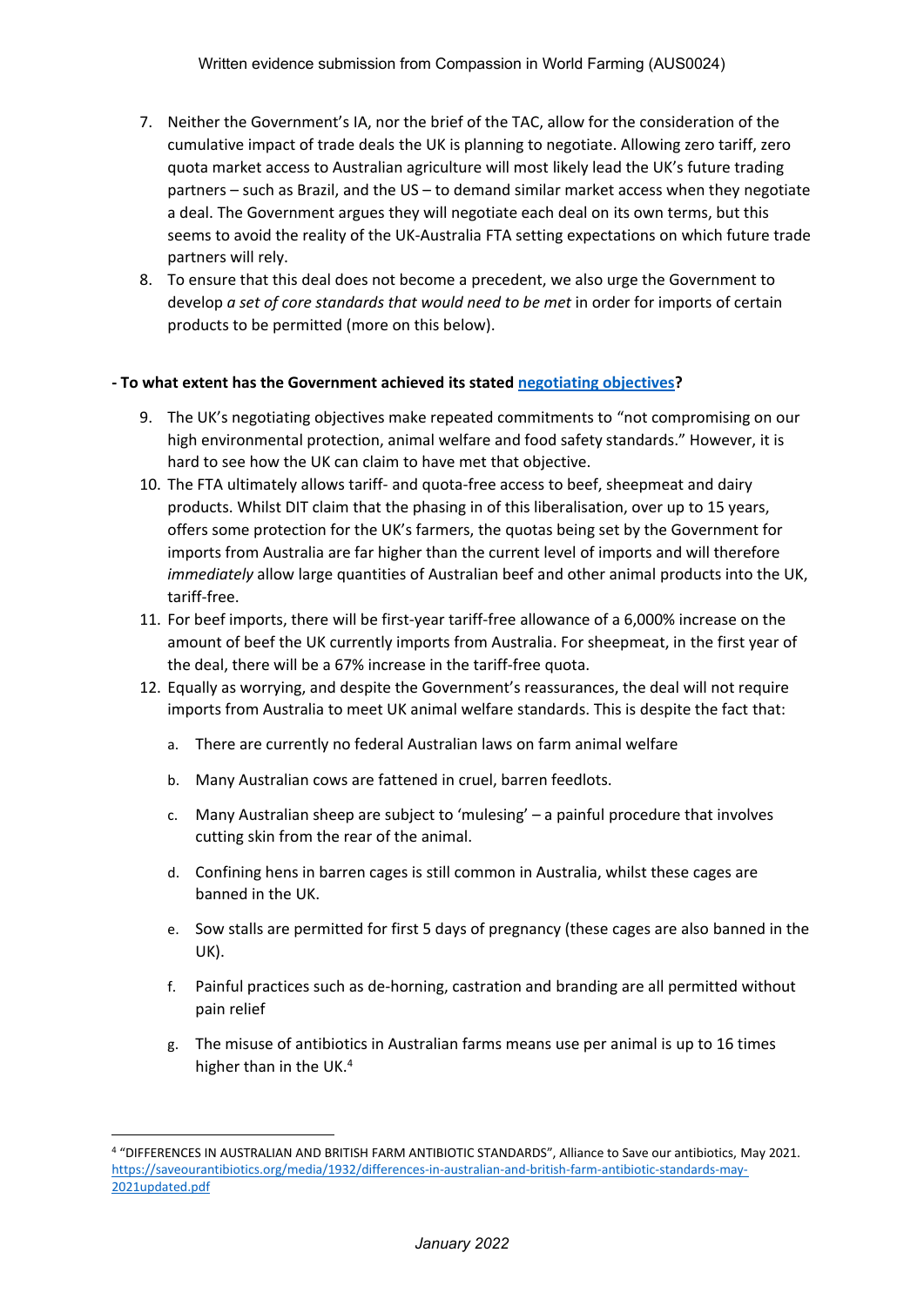- 13. DIT has previously, in defending negotiations with Australia, referred to the OIE (World Organisation for Animal Health) ranking Australia highly on veterinary services.<sup>5</sup> But that is not the same thing as having good animal welfare standards: it is possible to have very good veterinary services, but on-farm welfare still be poor. Furthermore, the OIE does not score countries for animal welfare.
- 14. World Animal Protection, who do in fact rank countries' animal welfare standards, under their Animal Protection Index, find that Australian farming operates at lower standard to those of the UK – giving Australia a ranking of 'E' on farm animals (and 'D' overall),<sup>6</sup> whereas the UK scores a 'D' for farm animals (and a 'B' overall).<sup>7</sup>
- 15. Whilst the Government claim that the UK's animal welfare, environmental and food safety standards will not be undermined, it is not clear how they plan to do ensure that will be the case. Concerningly, when pressed on import standards, Government Ministers repeatedly limit their responses to those relating to food standards – not animal welfare or environmental. For example, during the Statement to the Commons, 5 Jan, the Secretary of State said, "All imports into the UK will have to comply with our existing **food standards requirements**—including the ban on hormone-treated beef." (emboldened for emphasis).
- 16. Similarly, recent responses on this issue frequently refer to not permitting the import of hormone-treated beef, a protection which we of course welcome, but do not mention chlorine-washed chicken. It may be that DIT does not expect chicken to be imported from Australia, even as a result of this deal – or it may be that the Government's view on chlorinewashing is changing. *This would be an area the Committee may want to probe, in future evidence sessions.*
- 17. Whilst the SPS Chapter confirms that any imports must comply with our existing SPS requirements<sup>8</sup>, theoretically meaning that the current legal bans on imports of beef implanted with hormones, chicken washed in chlorine or beef and pork injected with ractopamine will continue, the SPS Chapter only states that any SPS measures will be based on science. This seems to be a retrograde step from the AiP which stated that each country respected each other's SPS standards. In the case of chlorine-washed chicken, this ban is based on the precautionary principle rather than a science-based one, and there is a possibility that continuing to require imported chicken not to have been chlorine-washed might be challenged under and overturned as a result of this. Similarly, in 1998 the UK, as part of the EU, lost its case at the WTO to maintain its beef-hormone import ban so this ban is not seen as scientific by the WTO under trade rules.

### **- To what extent does the FTA deliver on the UK-Australia [Agreement](https://www.gov.uk/government/publications/uk-australia-free-trade-agreement-negotiations-agreement-in-principle) [in](https://www.gov.uk/government/publications/uk-australia-free-trade-agreement-negotiations-agreement-in-principle) [Principle?](https://www.gov.uk/government/publications/uk-australia-free-trade-agreement-negotiations-agreement-in-principle)**

18. In terms of farm animal welfare standards, the AiP is the same as the final negotiated FTA. As the rest of this submission points out, that is in fact an area of significant concern.

<sup>&</sup>lt;sup>5</sup> International Trade, Oral Questions, 10 June 2021, column 1109. Minister of State, Greg Hands [https://hansard.parliament.uk/Commons/2021-06-10/debates/CEA78CDA-3E01-4A58-ACEF-](https://hansard.parliament.uk/Commons/2021-06-10/debates/CEA78CDA-3E01-4A58-ACEF-385530CBD991/InternationalTrade)[385530CBD991/InternationalTrade](https://hansard.parliament.uk/Commons/2021-06-10/debates/CEA78CDA-3E01-4A58-ACEF-385530CBD991/InternationalTrade)

<sup>6</sup> Animal Protection Index – Australia, World Animal Protection <https://api.worldanimalprotection.org/country/australia> accessed 12 January 2022

<sup>7</sup> Animal Protection Index – UK, World Animal Protection <https://api.worldanimalprotection.org/country/united-kingdom> accessed 12 January 2022

<sup>8</sup> [https://www.gov.uk/government/publications/uk-australia-fta-summary-of-chapters/uk-australia-free-trade-agreement](https://www.gov.uk/government/publications/uk-australia-fta-summary-of-chapters/uk-australia-free-trade-agreement-chapter-explainers)[chapter-explainers](https://www.gov.uk/government/publications/uk-australia-fta-summary-of-chapters/uk-australia-free-trade-agreement-chapter-explainers)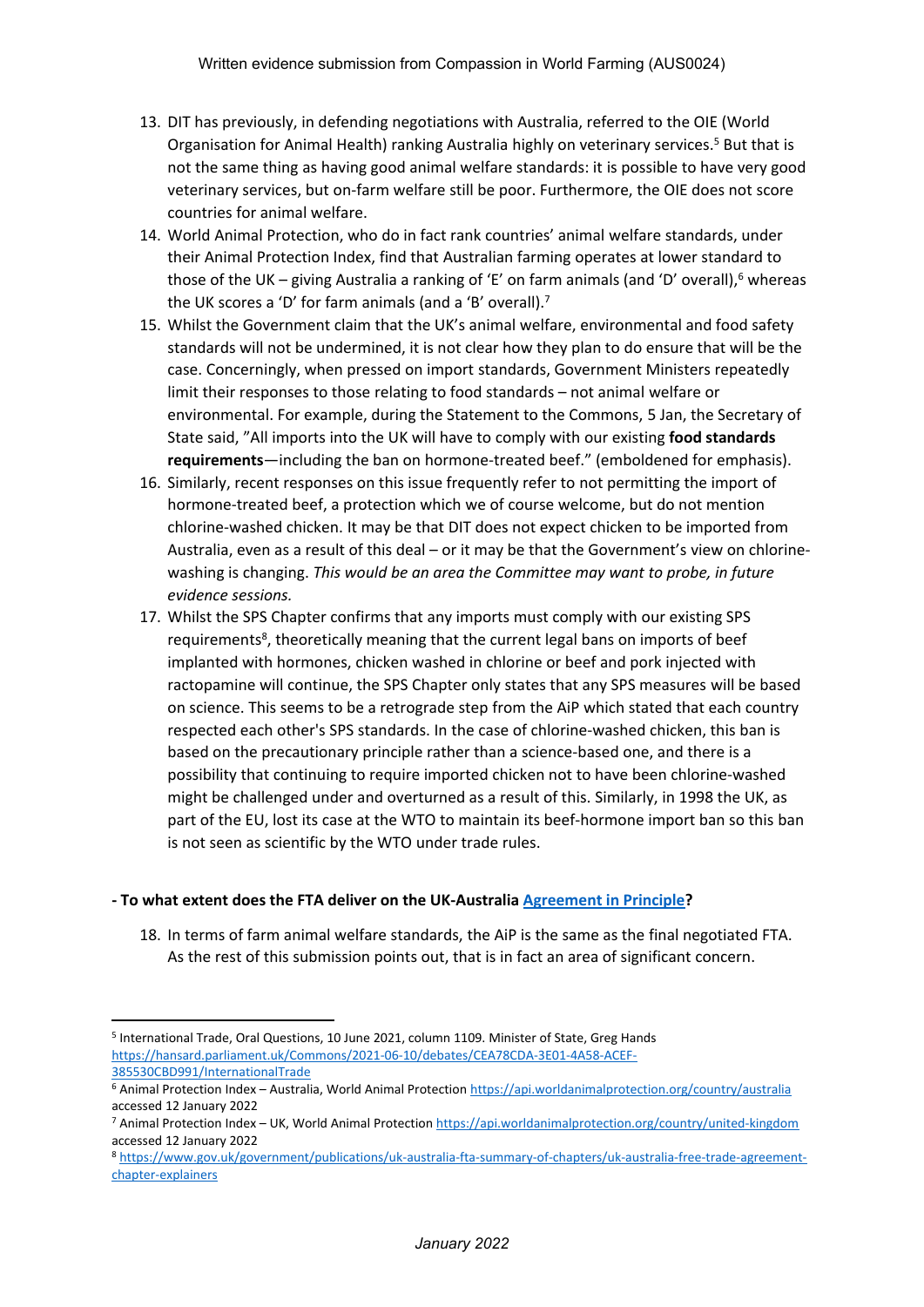# - How are the terms of the FTA between the UK and Australia likely to affect you, your business or **organisation, or those that you represent?**

19. N/A

### **- What is likely to be the impact of the agreement on:**

- **the UK's economy as a whole?**
- 20. Please see answer to Q1
- **particular sectors of the UK economy?**
- 21. With specific regards to agriculture, as mentioned, the livestock sector will be particularly badly hit. The deal will phase out tariffs, over 15 years, for beef sheepmeat. There is an even shorter time period, of just 5 years, during which time tariffs on dairy products will be phased out.<sup>9</sup>
- 22. In her statement to the House, on 5 January, the Secretary of State claimed that "We have not looked at anything in the poultry, pigs and eggs sector precisely because we did not believe that we could find a level of compatibility in standards"<sup>10</sup> We welcome this consideration but are puzzled that beef and lamb seem to have survived the implied comparison. We imagine that the International Trade Select Committee envisages a session with the Secretary of State. Given the animal welfare issues known about in Australian beef and sheep farming, *we would encourage the Committee to seek further information on what compatibility study was undertaken that deemed beef and sheep acceptable for tariff-free import.*

## **the UK's devolved nations and English regions?**

23. The liberalisation of trade in the beef and sheepmeat sector, whilst of concern for farmers across the UK, is likely to be felt particularly acutely in Scotland and Wales.

## **UK consumers?**

24. A recent survey by Which? found that British consumers are overwhelmingly against imports of food produced to lower standards - with many also concerned these foods could be served in schools and hospitals. Whilst shoppers in supermarkets can exercise an element of control over whether to purchase imported goods, those using public canteens have no such luxury. The Which? survey found that 86% were concerned weakening UK food standards as part of a trade deal could lead to products that are currently banned being served in schools, hospitals and restaurants, where pupils, patients and customers may have little information or choice about the food they eat.<sup>11</sup>

<sup>9</sup> Eggs, pork and poultry will continue to be subject to a tariff but could well be at risk from other deals the UK is looking to secure (e.g. Mexico, Canada, India and the USA). Under the Australia deal, food derived from those species will continue to be subject to the UK's WTO tariff schedule.

<sup>10</sup> Statement UK-Australia FTA, Volume 706: debated on Wednesday 5 January 2022, Secretary of State Anne-Marie Trevelyan, Hansard, Column 78 [https://hansard.parliament.uk/commons/2022-01-05/debates/0D922D6F-9A97-455D-](https://hansard.parliament.uk/commons/2022-01-05/debates/0D922D6F-9A97-455D-90DE-275AA45D1AEB/UK-AustraliaFreeTradeAgreement)[90DE-275AA45D1AEB/UK-AustraliaFreeTradeAgreement](https://hansard.parliament.uk/commons/2022-01-05/debates/0D922D6F-9A97-455D-90DE-275AA45D1AEB/UK-AustraliaFreeTradeAgreement)

<sup>&</sup>lt;sup>11</sup> Which? reveals consumer concern over trade deal threat to school and hospital food, 25<sup>th</sup> June 2020. [https://press.which.co.uk/whichpressreleases/which-reveals-consumer-concern-over-trade-deal-threat-to-](https://press.which.co.uk/whichpressreleases/which-reveals-consumer-concern-over-trade-deal-threat-to-school-and-hospital-food/)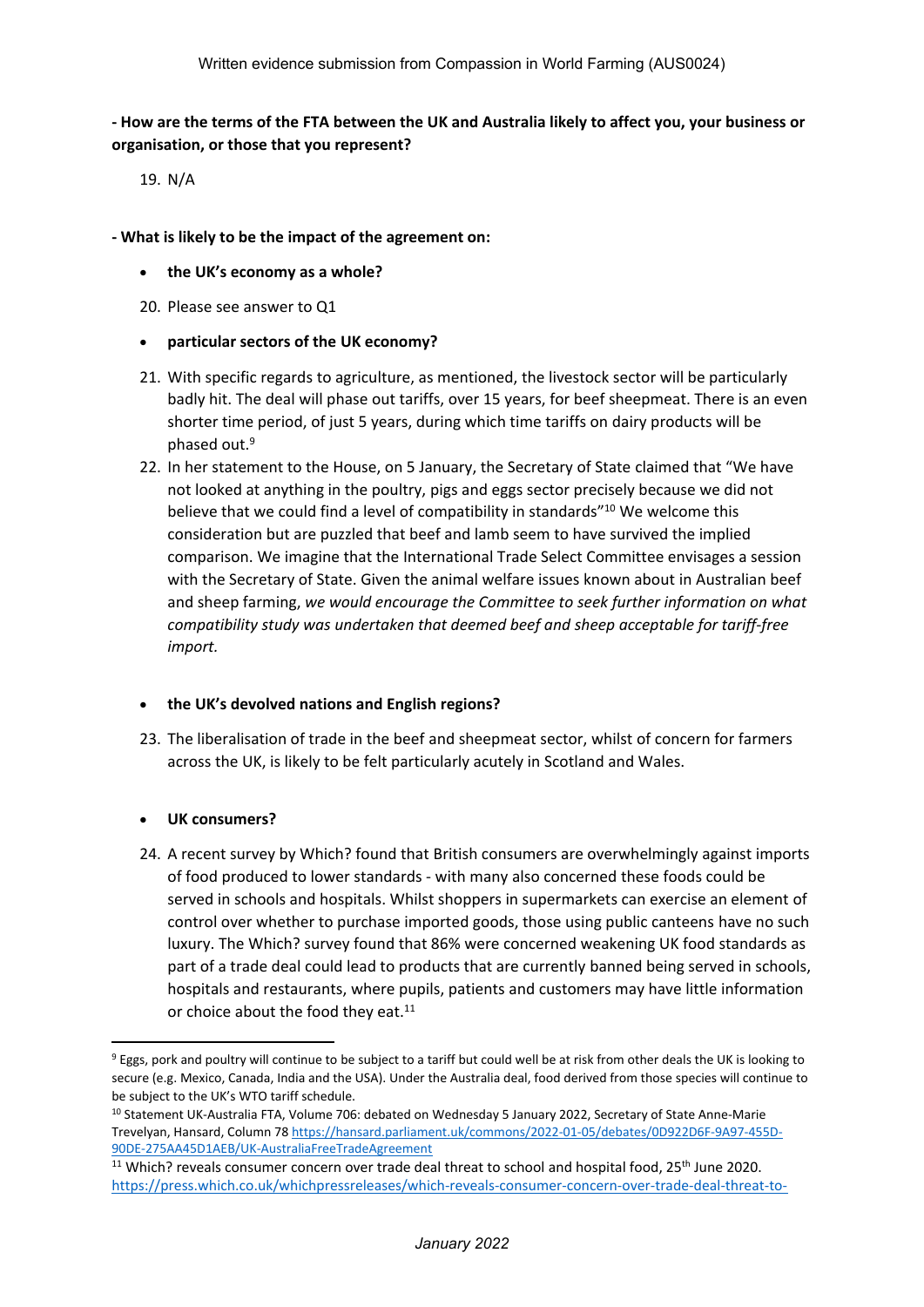- 25. 95% said it is important for the UK to maintain existing food standards. These findings held regardless of socio-economic background. Indeed, those from lower socio-economic backgrounds were less likely than those from higher socio-economic households to believe imports of food produced to lower standards should be available in the UK.
- 26. Compassion believe that the Government must not permit imports of food produced using methods that do not meet our standards and evidence shows that consumers agree.

## **- How well has the Government communicated its progress in negotiations – and how much has it listened to stakeholders during those negotiations?**

- 27. In 2018, the UK Government ran a consultation on possible FTAs it hoped to secure, including with Australia. Since then there has been little engagement by DIT with wider civil society in terms of inputting into these discussions.
- 28. Even in light of the deal now having been signed, the opportunities for politicians and stakeholders to comment on the deal have been limited – at the time of writing the only obvious opportunities to raise concerns are the inquiries being undertaken by the International Trade Select Committee, the Efra Select Committee, the House of Lords International Agreements Committee, and the Trade and Agriculture Committee. There is no opportunity to directly comment to the Department for International Trade on this agreement.
- 29. DIT has established 'Thematic Working Group', but membership required the signing of legally-binding confidentiality agreements. Compassion is not a member of these groups but understand members were not given any prior sight of the UK-Australia Agreement in Principle, nor the final deal, or any opportunity to comment on the general direction of the deal, let alone specific provisions.

There has been no indication as to what role Government sees civil society playing in these processes, despite the Government seeking to secure a number of other deals in the future.

30. With the exception of Ministerial Statements made to Parliament, there has been similarly little in the way of ensuring MPs, Peers, civil society or the public are being kept up to date on the progress of negotiations. MPs will have no guaranteed debate or vote on the deal before ratification, although we expect that a debate will be provided for. *It would be helpful if the Committee were to push the Government to offer a guaranteed debate and vote in Parliament before ratification (and for similar to take place with all future FTAs before ratification by the UK Government).*

# **- How well has the Government communicated the possible impact of the FTA, to enable you or other stakeholders to prepare for its implementation?**

31. Consultation has been minimal. The absence of a serious role for the Trade and Agriculture Commission (TAC) is particularly striking. This was announced<sup>12</sup> as

[school-and-hospital-food/](https://press.which.co.uk/whichpressreleases/which-reveals-consumer-concern-over-trade-deal-threat-to-school-and-hospital-food/)

<sup>12</sup> [https://www.gov.uk/government/news/new-trade-and-agriculture-commission-launched-with-measures](https://www.gov.uk/government/news/new-trade-and-agriculture-commission-launched-with-measures-to-boost-farming-exports)[to-boost-farming-exports](https://www.gov.uk/government/news/new-trade-and-agriculture-commission-launched-with-measures-to-boost-farming-exports)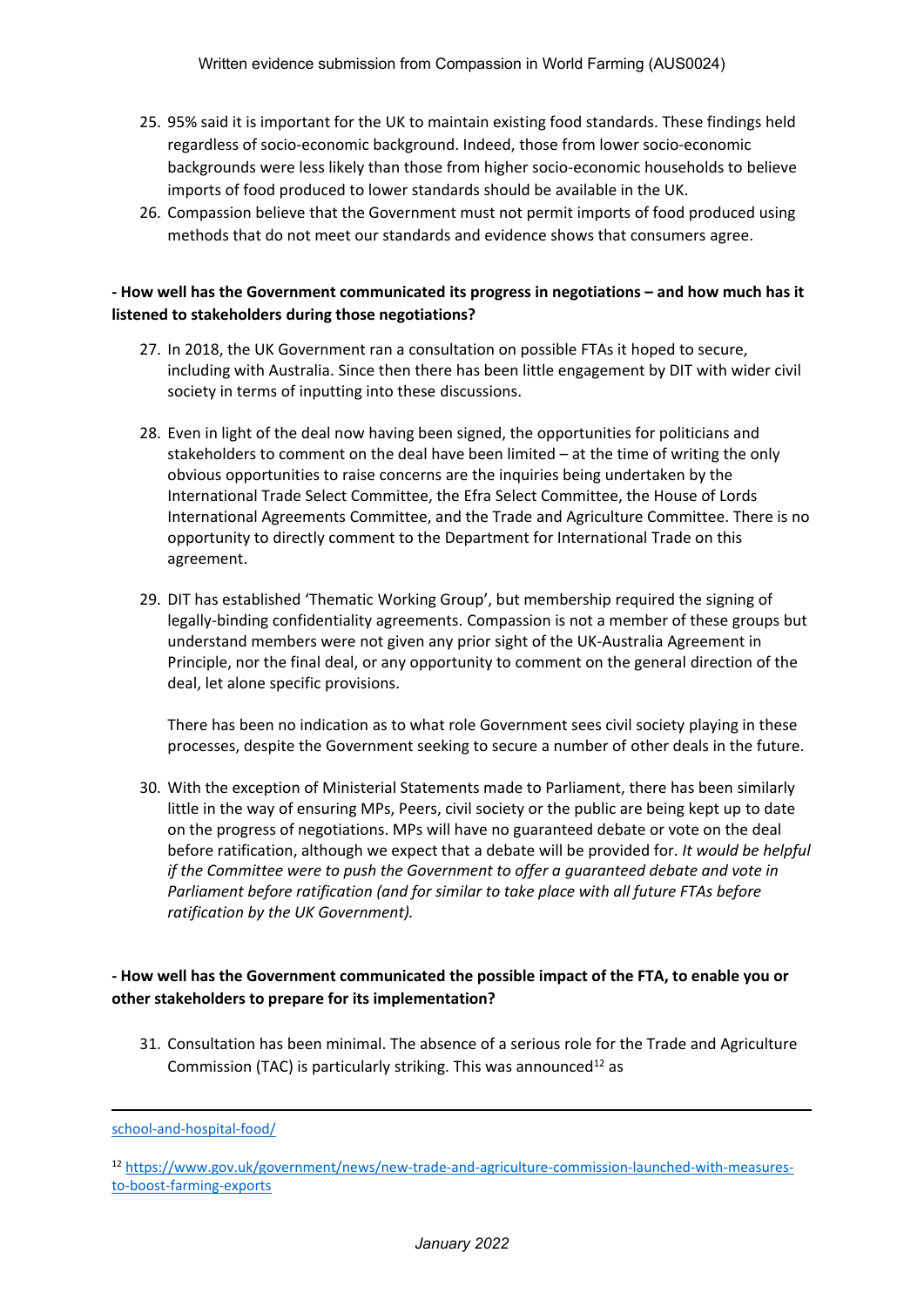- 32. *"having a formal role to inform Parliamentarians and the public about how new Free Trade Agreements (FTAs) are consistent with UK laws on animal welfare, animal and plant health, and the environment…The TAC's advice will inform a government report which will be laid before Parliament ahead of the ratification of any new FTA and following the signature stage."*
- 33. When responding to questions during the Statement to the House on 5 January 2022, the Secretary of State repeatedly failed to confirm whether the report from the TAC would have any bearing on the final agreement. *Again, the Committee may wish to probe this issue further.* It is hard to see the point of TAC if its views are not to be respected. In practice this should surely be before signature, considering an early draft agreement.

### **- What lessons and inferences for other current and future negotiations can be drawn from how the Government approached, and what it secured in, the FTA with Australia?**

- 34. The UK Government must ensure that sufficient time is given for deals to be fully scrutinised, and for more transparent updates on negotiations to be given to Parliament and relevant stakeholders.
- 35. Not only should debates, inquiries and votes in Parliament be able to take place, but *the UK Government should also establish a core set of standards on animal welfare, food, farming and the environment*. These standards would then have to be met in order for a deal to be ratified. The overall objective of the Government should be to encourage British farmers to meet the highest standards in accordance with the latest science, and to negotiate trade agreements that do not undermine progress towards that goal. It is possible to have some sympathy with negotiators tasked with securing FTAs having a clear bottom line for what is acceptable. Without such core standards and without pre-signature consultation with TAC and civil society, it is difficult to see how further trade agreements will be reached that do not similarly undermine Britain's standards.
- 36. The CRaG Act is a poor tool for guaranteeing effective Parliamentary scrutiny of trade agreements, with no legal guarantees of a debate or vote at the end of the process. CRAG has been described by Parliamentary Select Committees as 'flawed', 'extremely limited' to facilitate public engagement, 'insufficient' for consultation, and 'poorly designed to facilitate parliamentary scrutiny'.
- 37. In order for Parliament to have a proper role in the formation of FTAs, the Government must ensure that:
	- a. *Before beginning to negotiate an FTA -* Parliament must set the mandate for the negotiations. Negotiations should not begin until Parliament has authorised them. Parliament should make recommendations to the Government regarding the policy areas that should be included in the negotiations and the principles that should underpin, and any limits on, the negotiations.
	- b. *During negotiations -* Parliament should receive the information necessary to properly scrutinise trade agreements. Accordingly, at least once each year the Government must lay before Parliament a report containing an account of progress made during the negotiations to date and an assessment of the issues likely to arise during the future stages of the negotiations that may affect UK producers, consumers or legislative standards (e.g. food safety, the environment and animal welfare). Parliament should have the right to make recommendations to the Government on, and propose